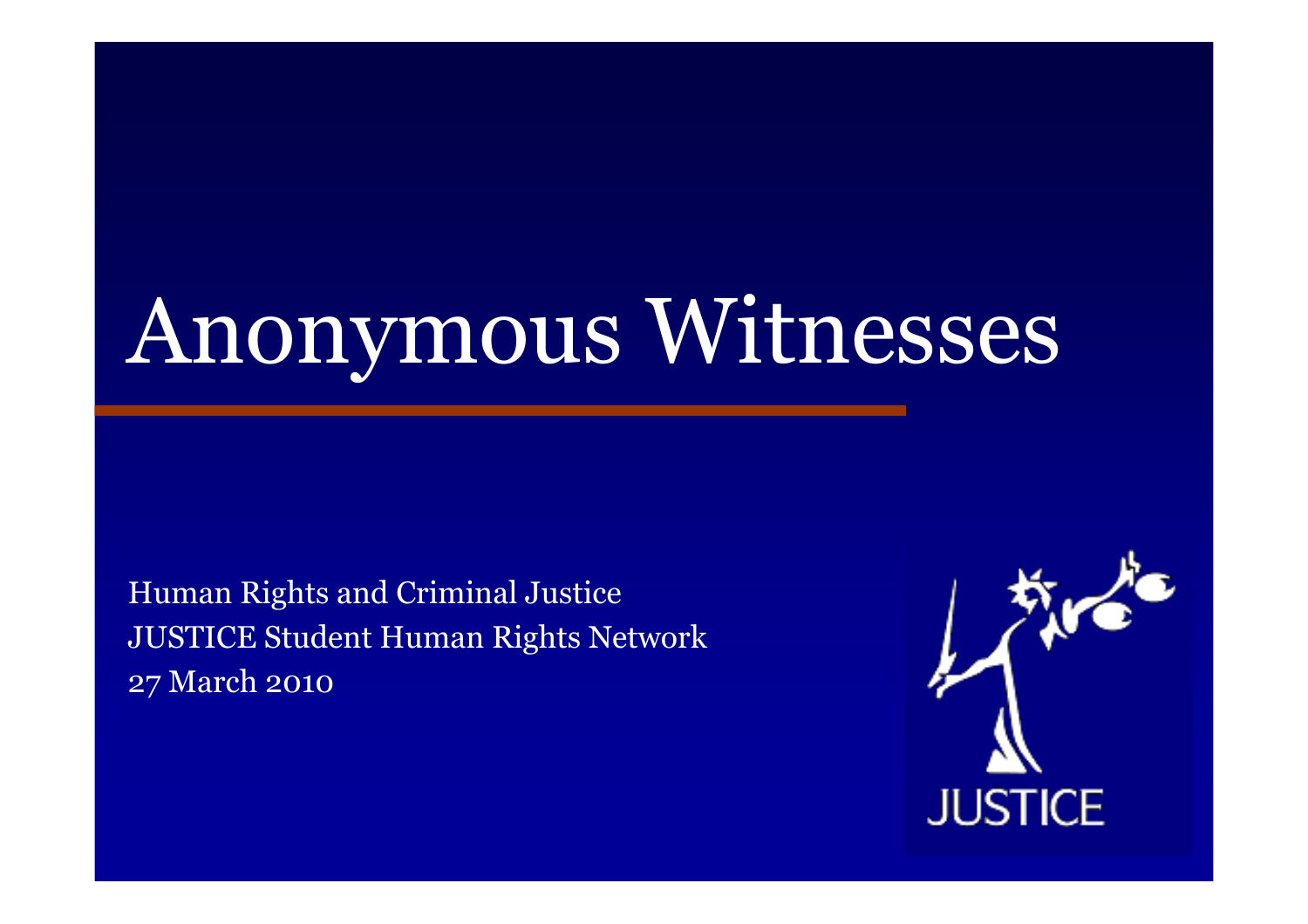

'It is not the manner of the Romans to deliver any man to die, before that he which is accused have the accusers face to face, and have licence to answer for himself concerning the crime laid against him'

Acts 25: 16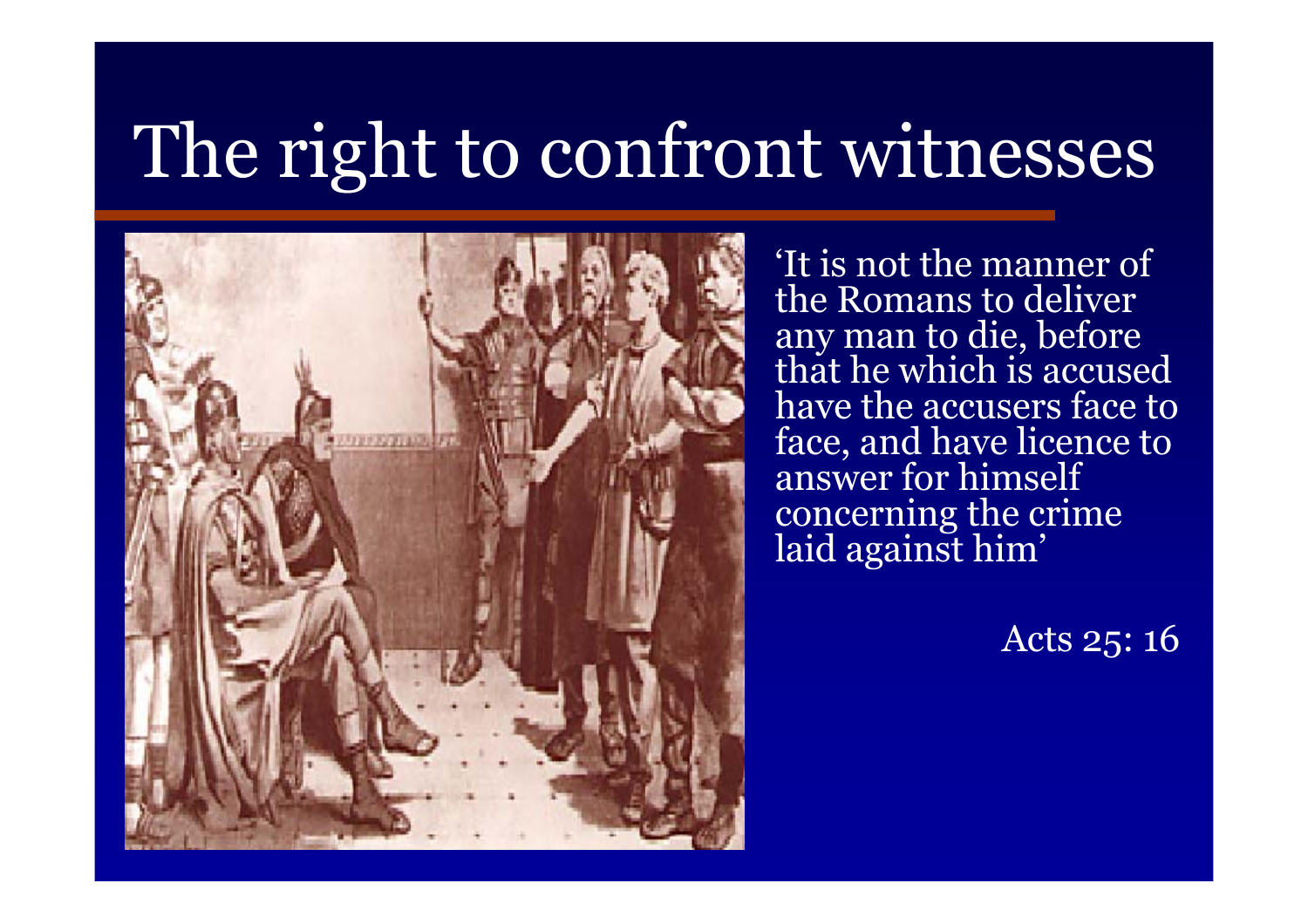

*Richard II*, Act I: i

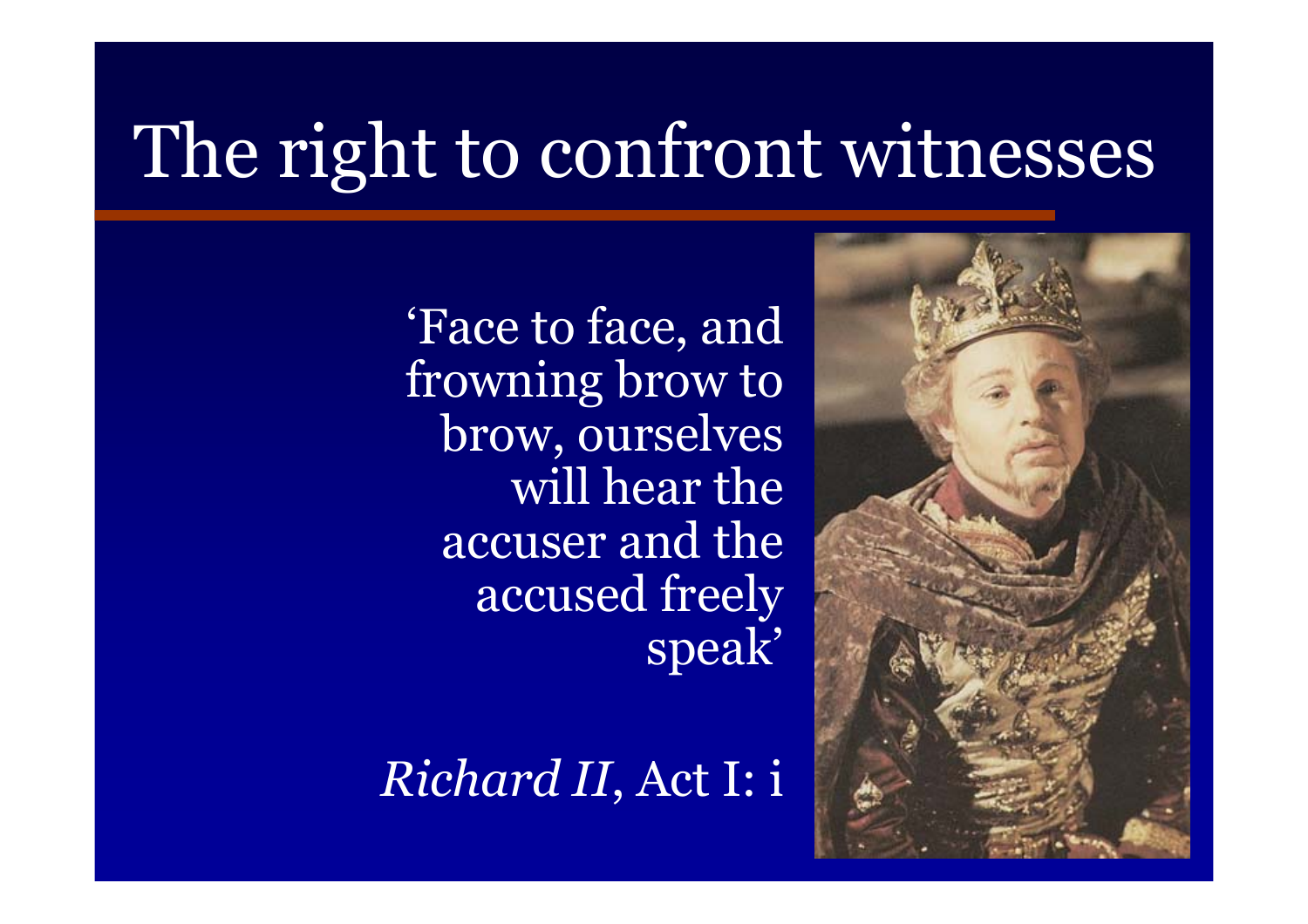

'Good my Lords, let my accuser come face to face and be deposed. Were the case but for a small copyhold, you would have witnesses or good proof to lead the jury to a verdict; and I am here for my life!'

> The trial of Sir Walter Raleigh (1 Criminal Trials 389-520 at 427)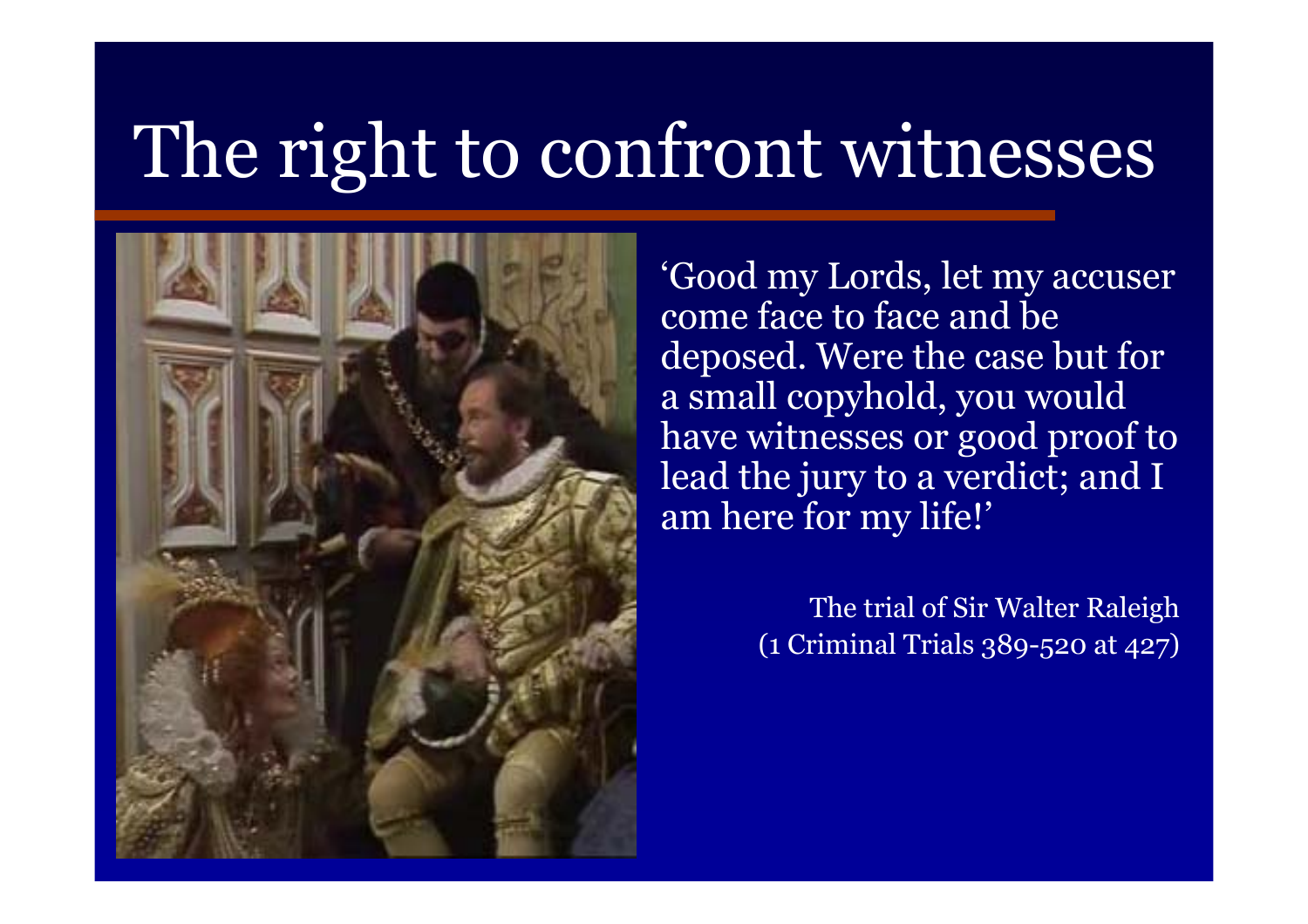'In all capital and criminal prosecutions, a man hath a right to demand the cause and nature of his accusation, to be confronted with the accusers and the witnesses'

Article 8, Virginia Constitution 1776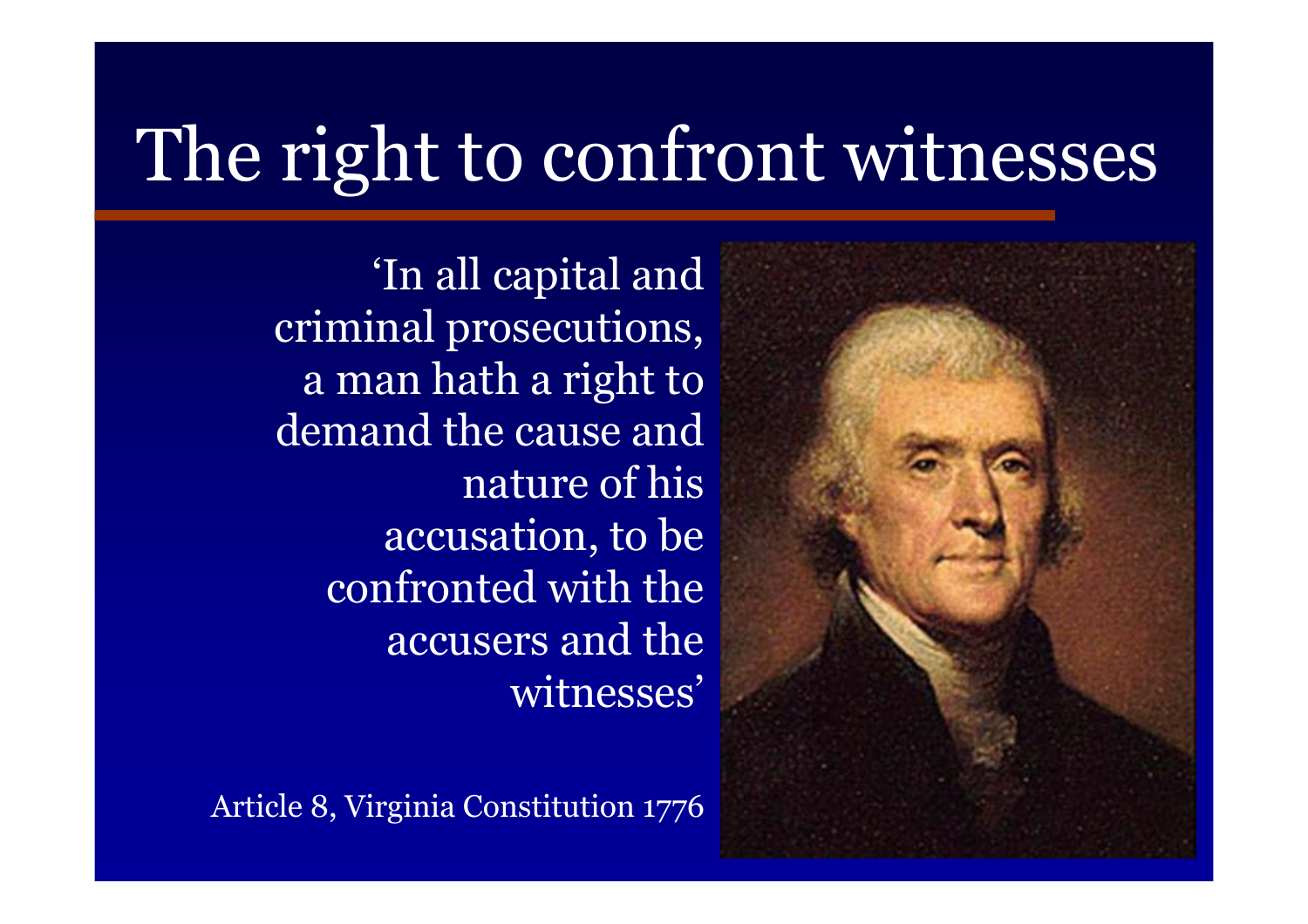

'A Defendant shall have the right through himself or through his Counsel to present evidence at the Trial in support of his defense, and to crossexamine any witness called by the Prosecution'

Article 16(e) of the Charter of the International Military Tribunal at Nuremberg, 1945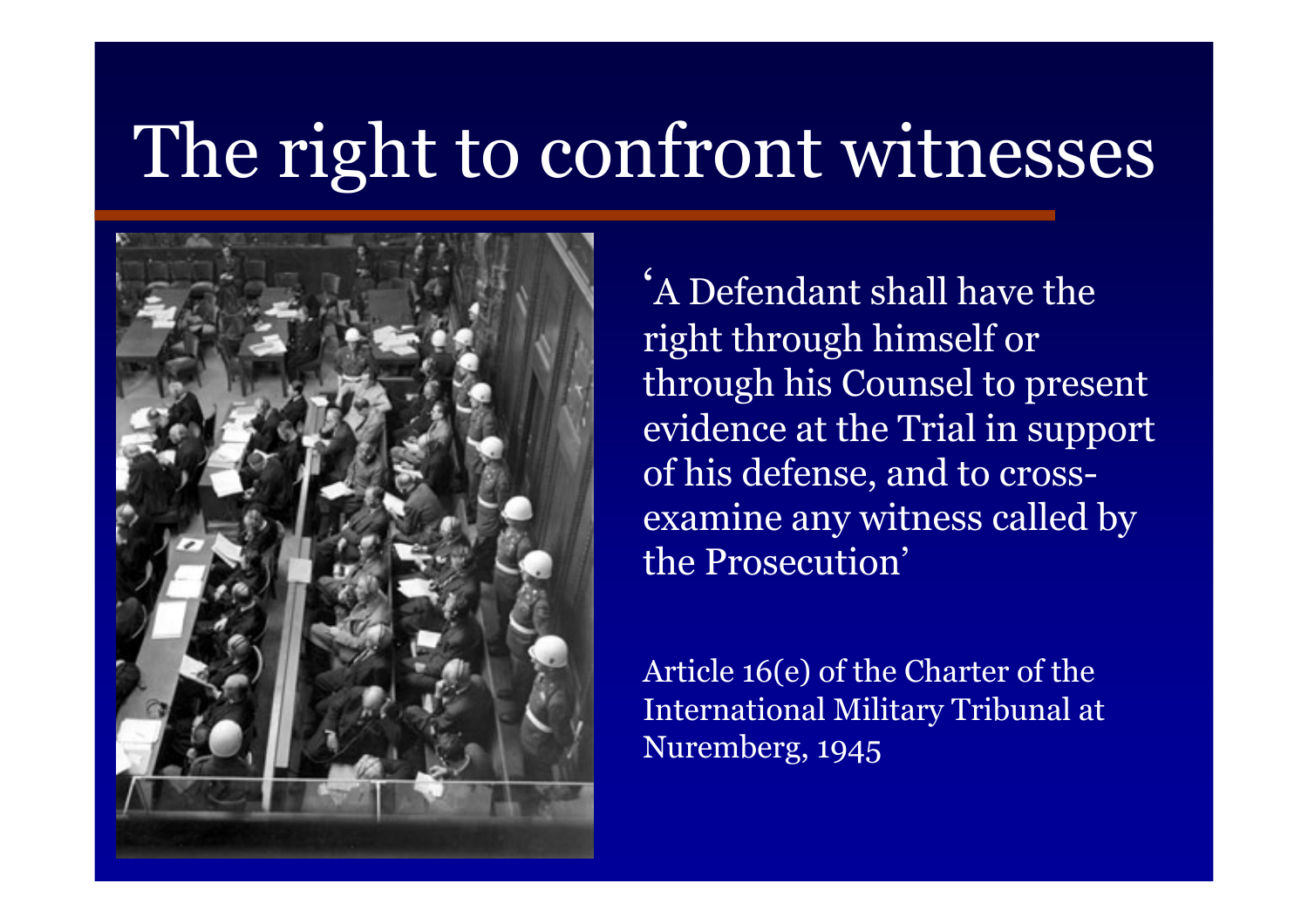Arts 6(3)(d) ECHR and 14(3)(d) ICCPR guarantee everyone charged with a criminal offence the right:

to examine or have examined witnesses against him and to obtain the attendance and examination of witnesses on his behalf under the same conditions as witnesses against him.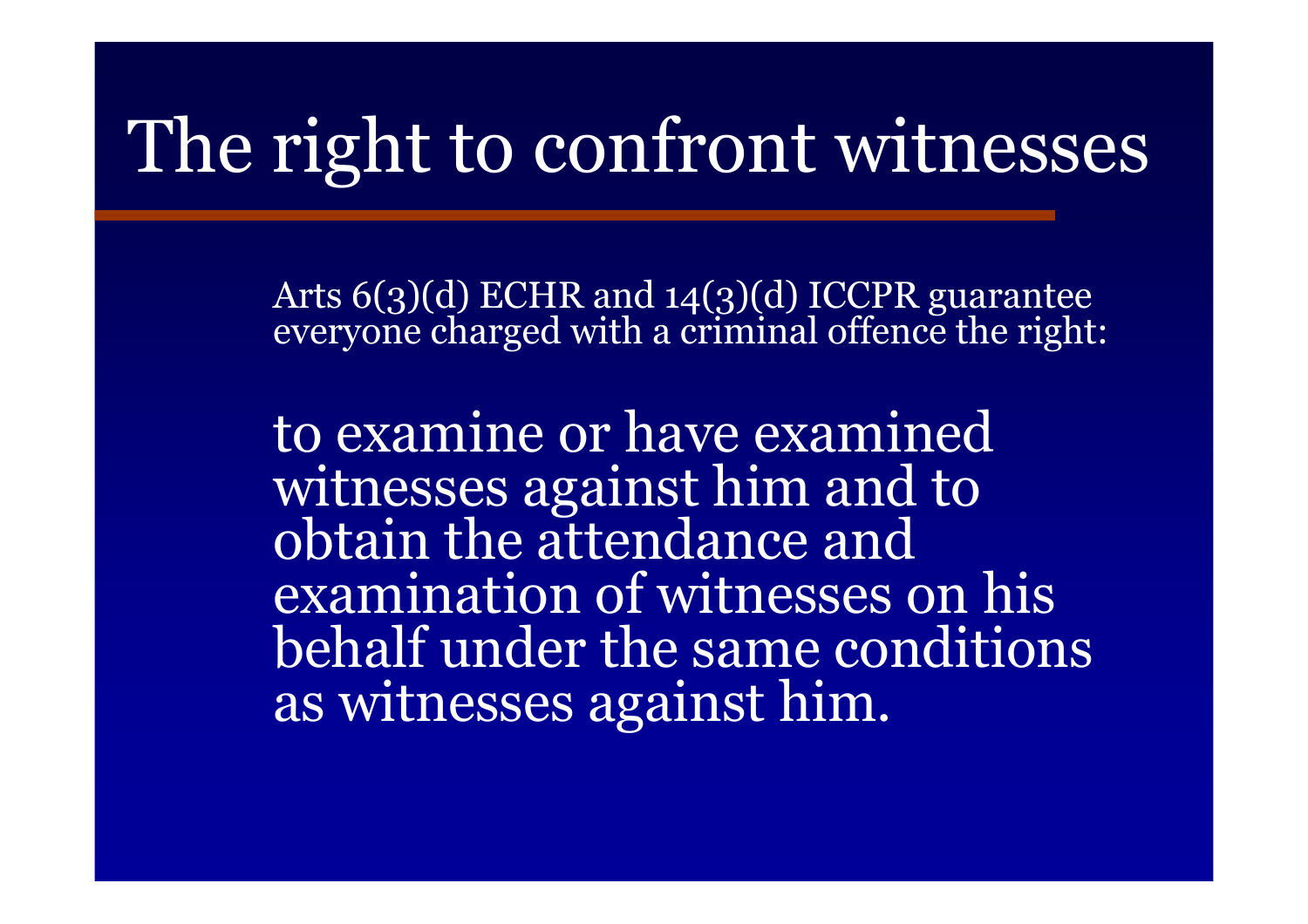*R v Hughes* [1986] 2 NZLR 129:

The right to confront an adverse witnesses is basic to any civilised notion of a fair trial.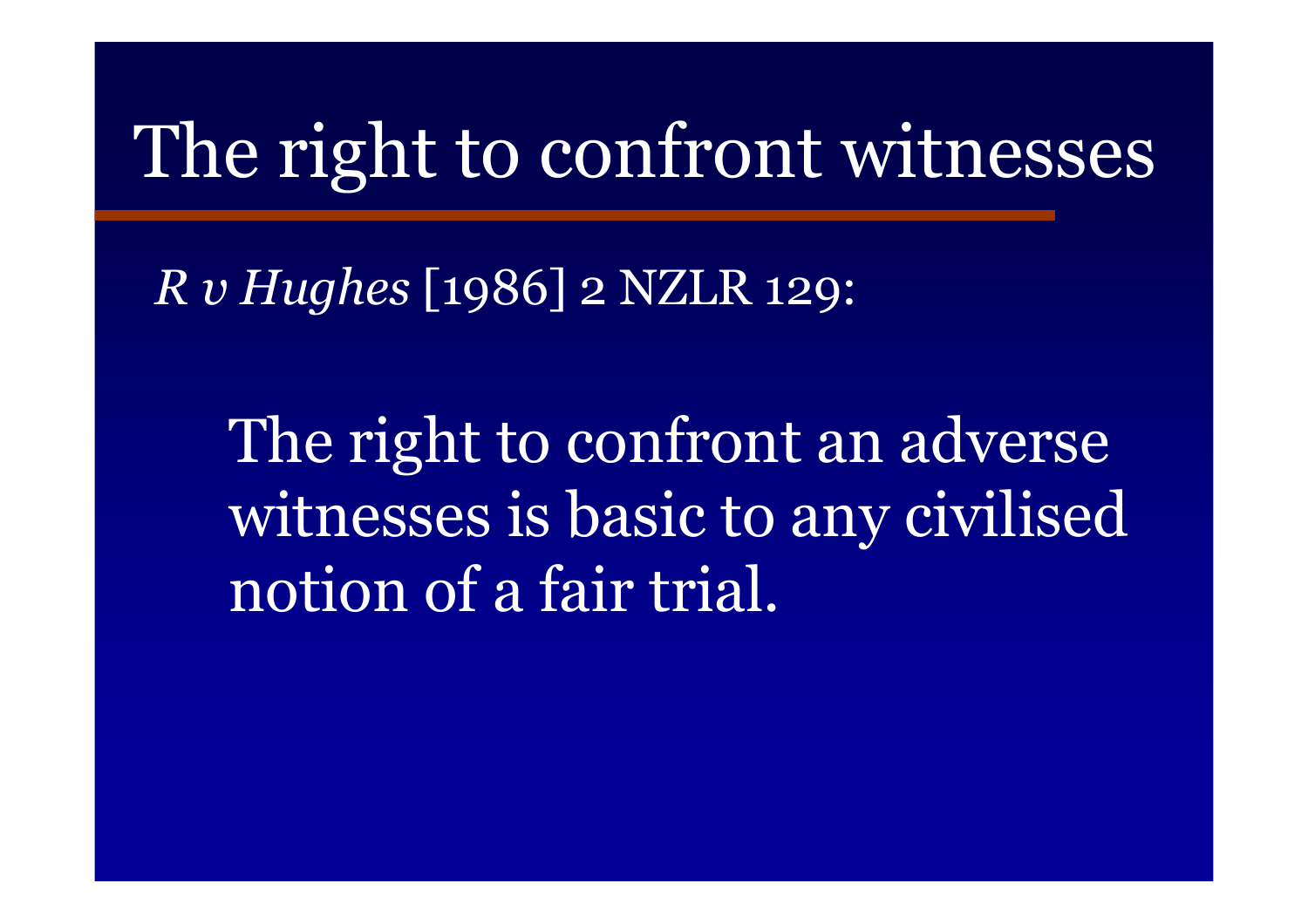- e<br>Santa *R v Murphy and another* [1990] NI 306
- $\Box$ *R v Brindle and Brindle* (March 1992)
- $\Box$  *R v Watford Magistrates Court ex p Lenman* [1993] Crim LR 388
- $\Box$ *R v Taylor and Crabb* (July 1994)
- $\Box$  By the mid-90s, witness anonymity a regular practice
- $\blacksquare$  c.f. evidence by video link under Youth and Criminal Evidence Act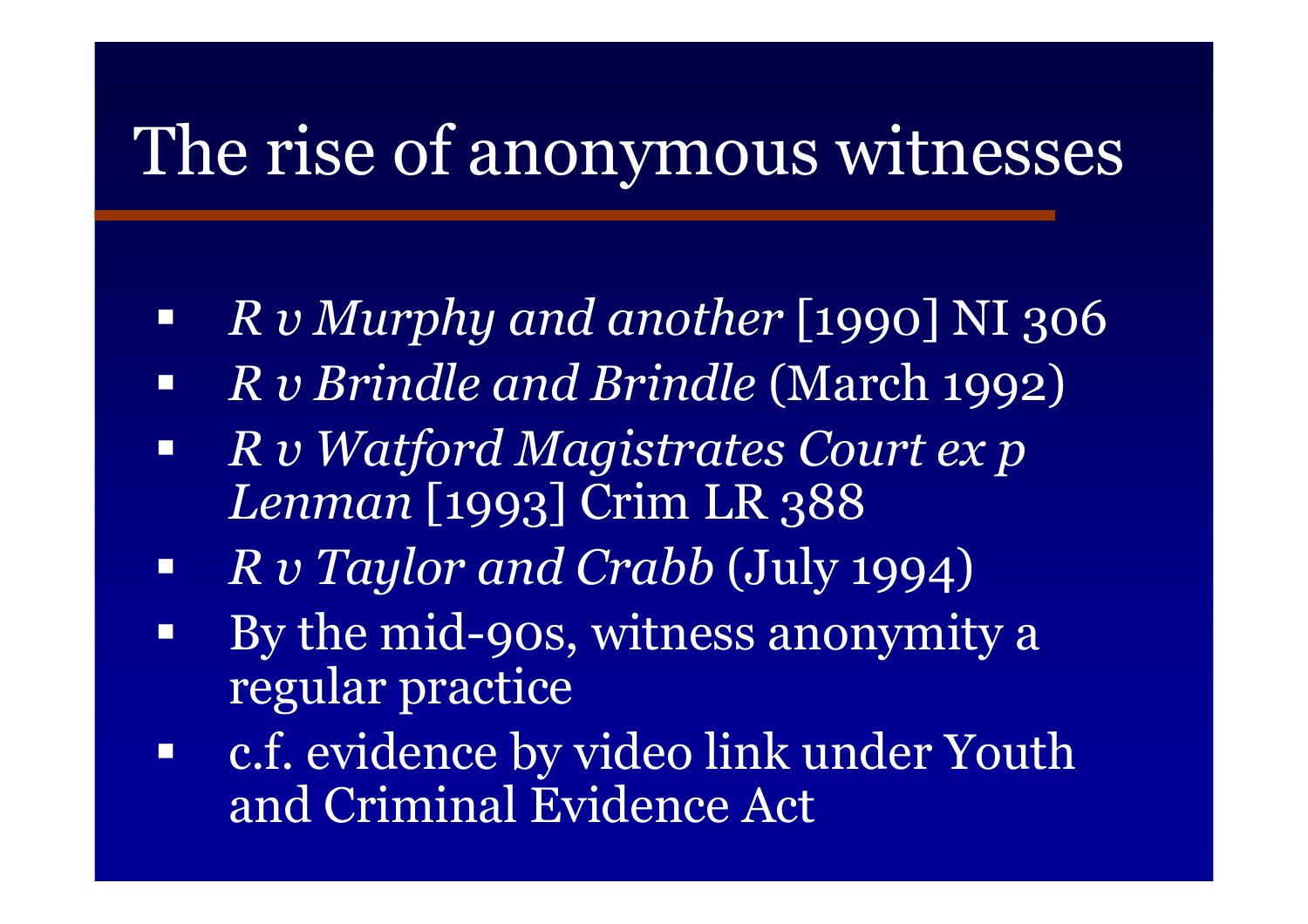*R v Davis* [2008] UKHL 36:

It is a long-established principle of the English common law that, subject to certain exceptions and statutory qualifications, the defendant in a criminal trial should be confronted by his accusers in order that he may cross-examine them and challenge their evidence.

Lord Bingham at para 5.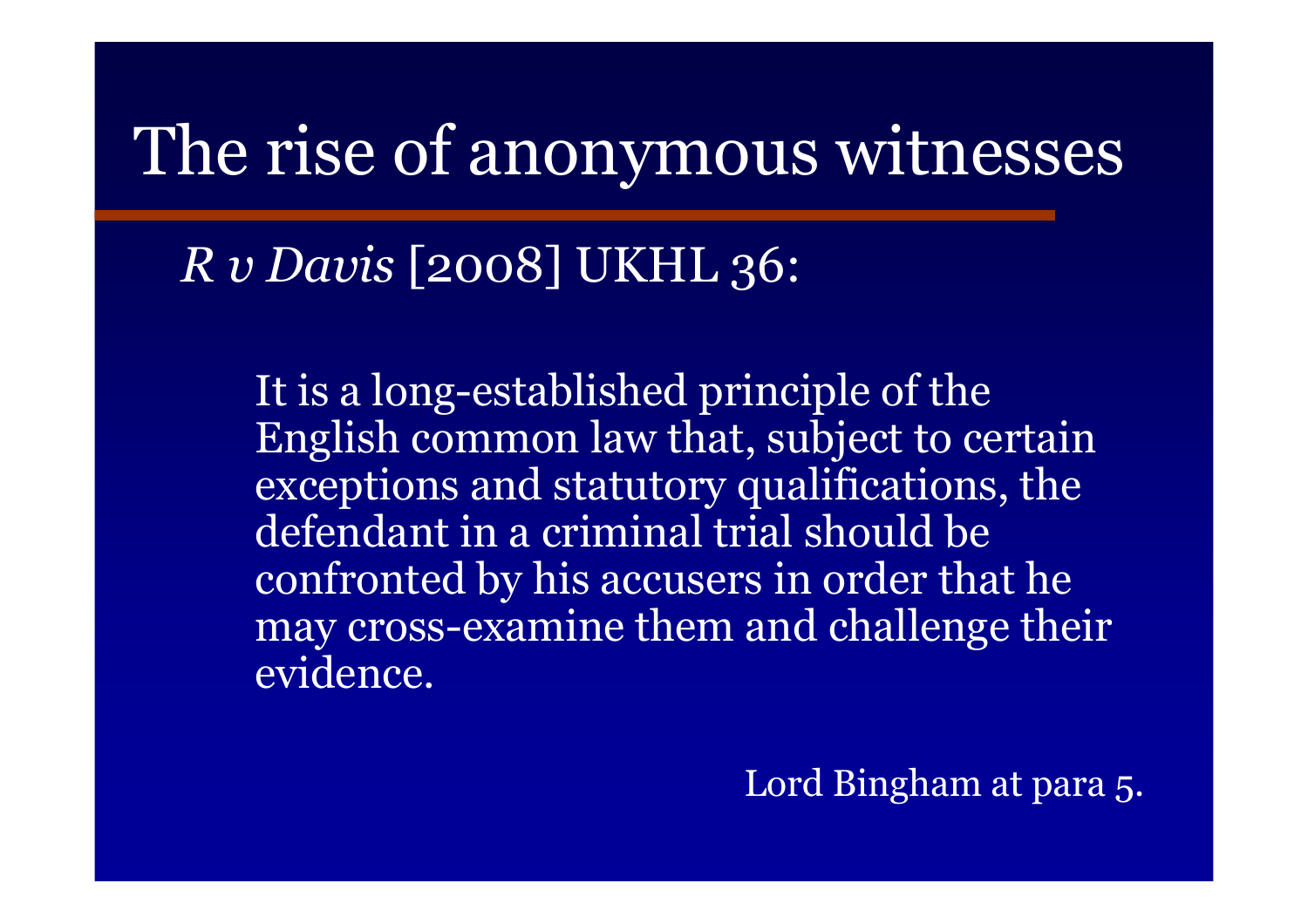*R v Davis* [2008] UKHL 36:

By a series of small steps, largely unobjectionable on their own facts, the courts have arrived at a position which is irreconcilable with long-standing principle.

Lord Bingham at para 29.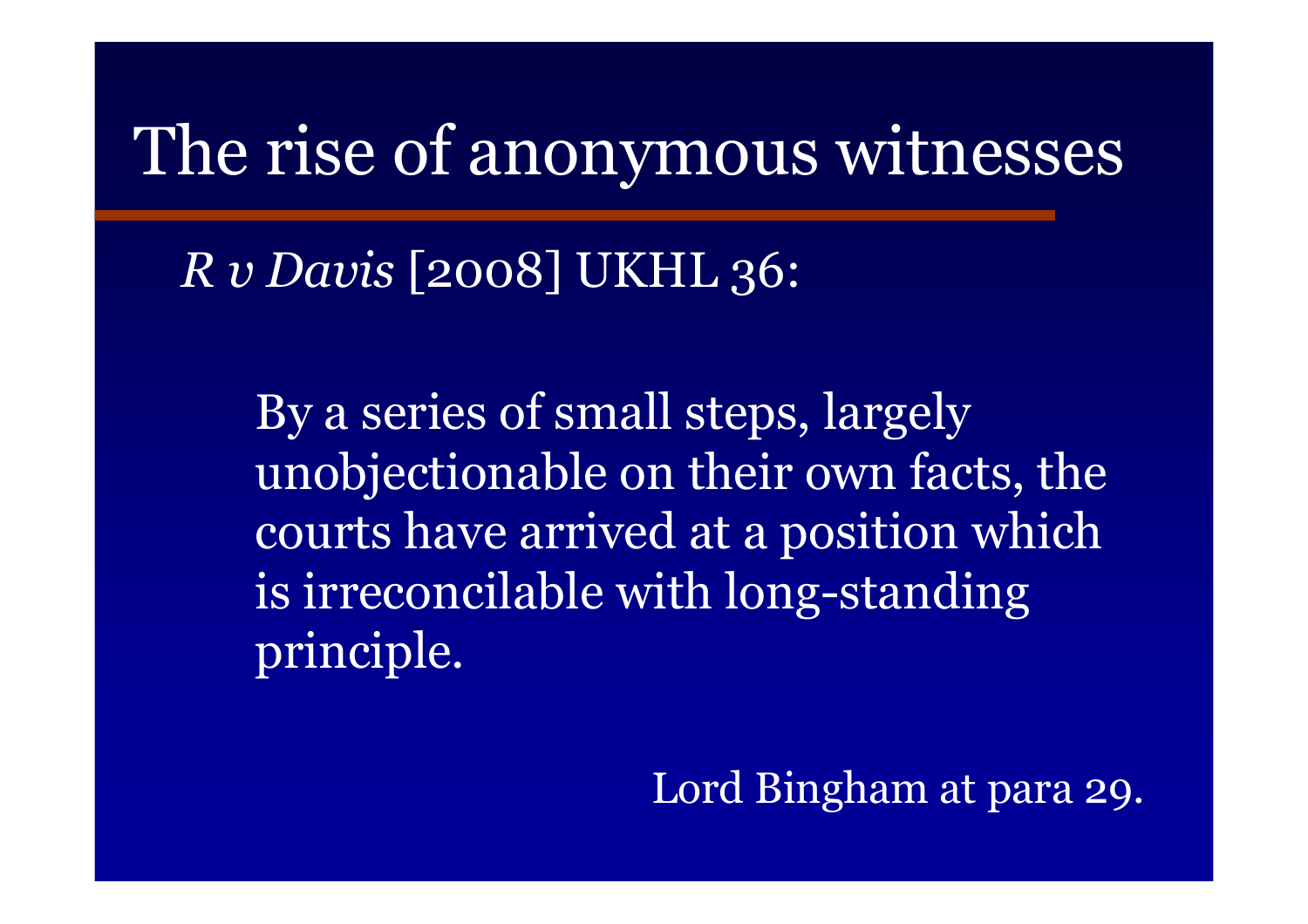*R v Davis* [2008] UKHL 36:

no conviction should be based *solely or to a decisive extent* upon the statements or testimony of anonymous witnesses. The reason is that such a conviction results from a trial which cannot be regarded as fair. This is the view traditionally taken by the common law of England.

Lord Bingham at para 25.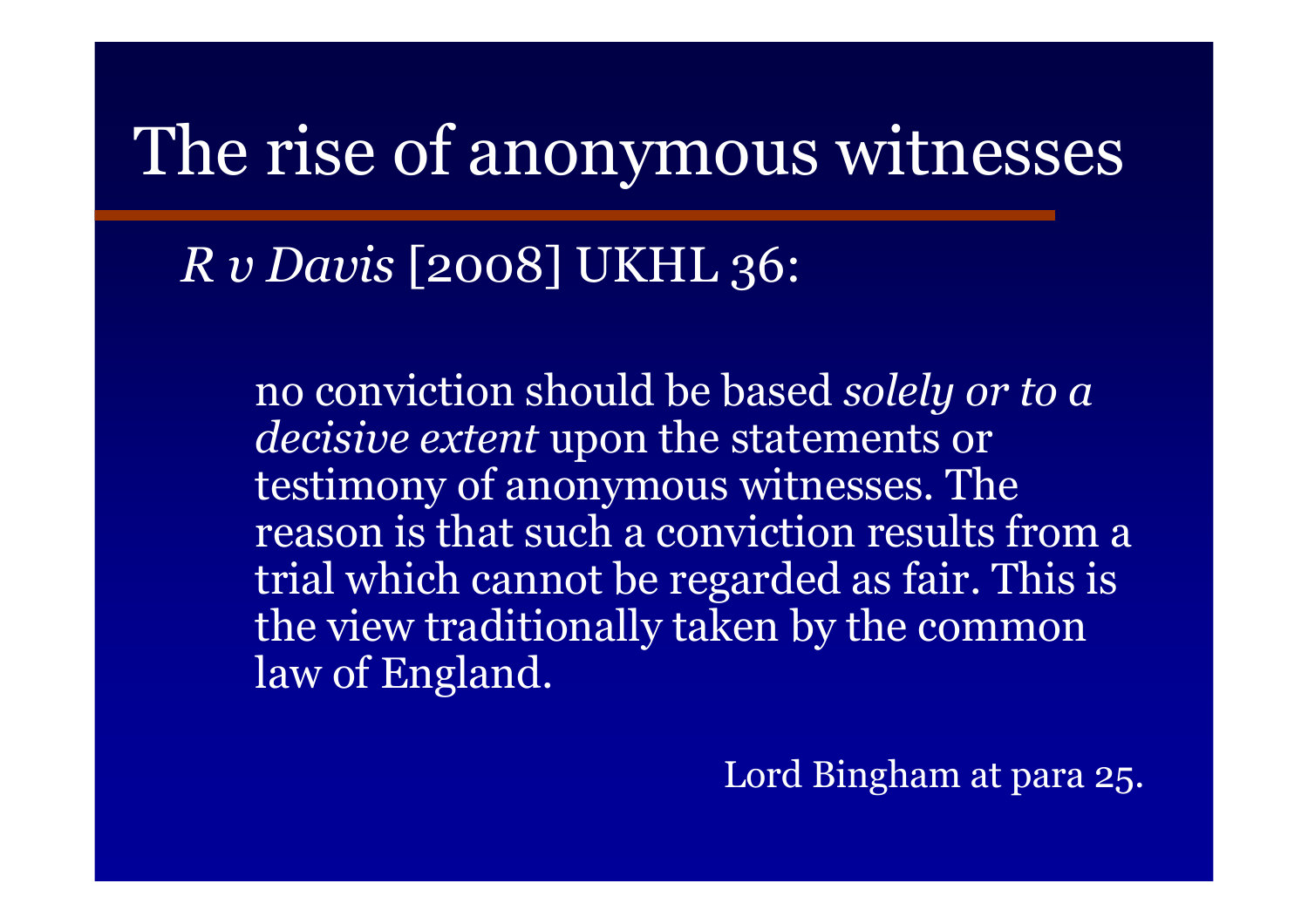Criminal Evidence (Witness Anonymity) Act 2008 enacted within 5 weeks of *Davis*:

- 1. anonymity order must be 'necessary' to protect witness or property;
- 2. 'consistent with the defendant receiving a fair trial'
- 3. 'necessary to make the order in the interests of justice'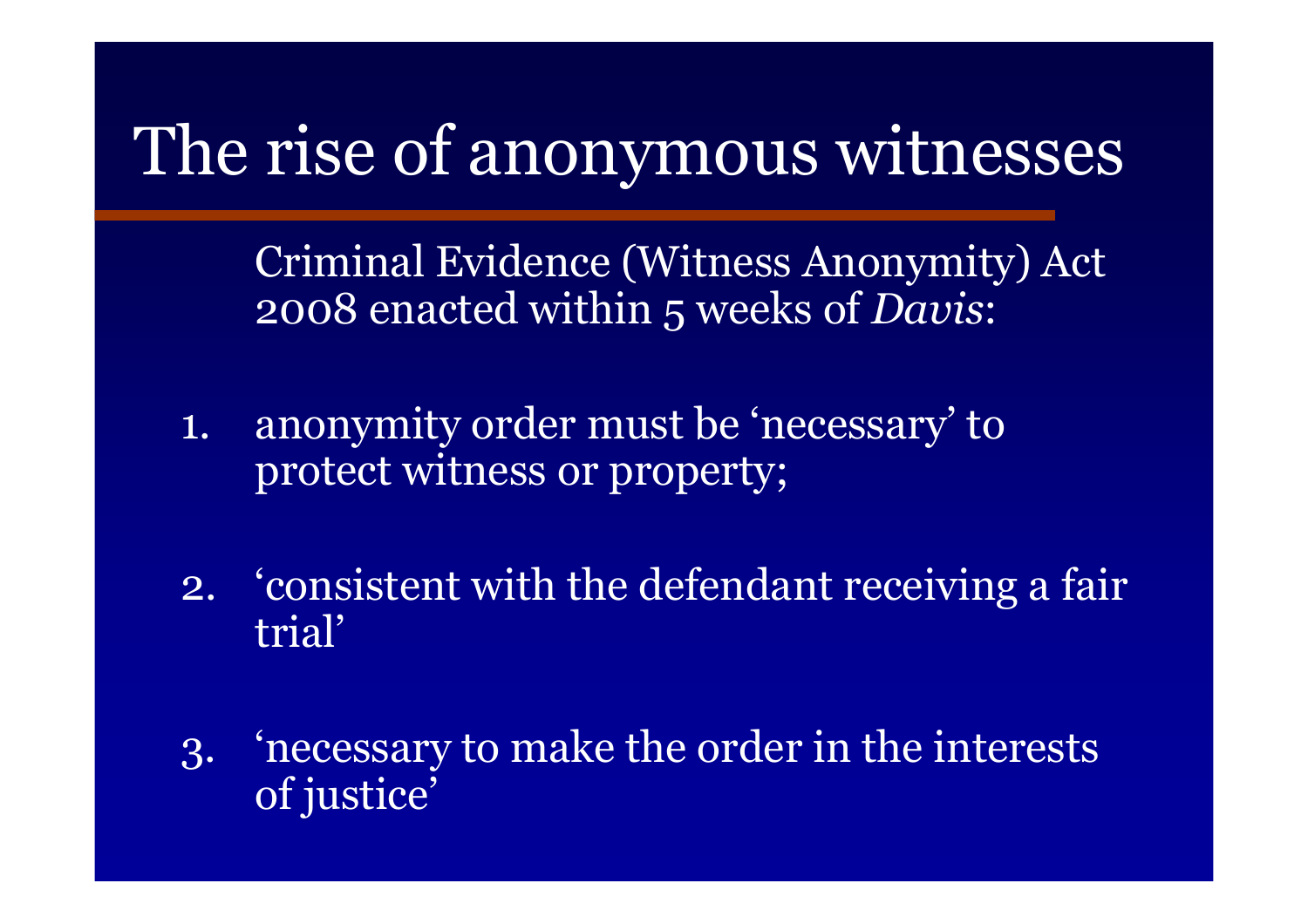Number of considerations, including:

- Ξ 'general right' to know identity of witness
- $\Box$ whether credibility likely to be at issue
- whether testimony would be 'sole or decisive'
- Ξ whether 'reasonably practicable' to protect witness's identity by other means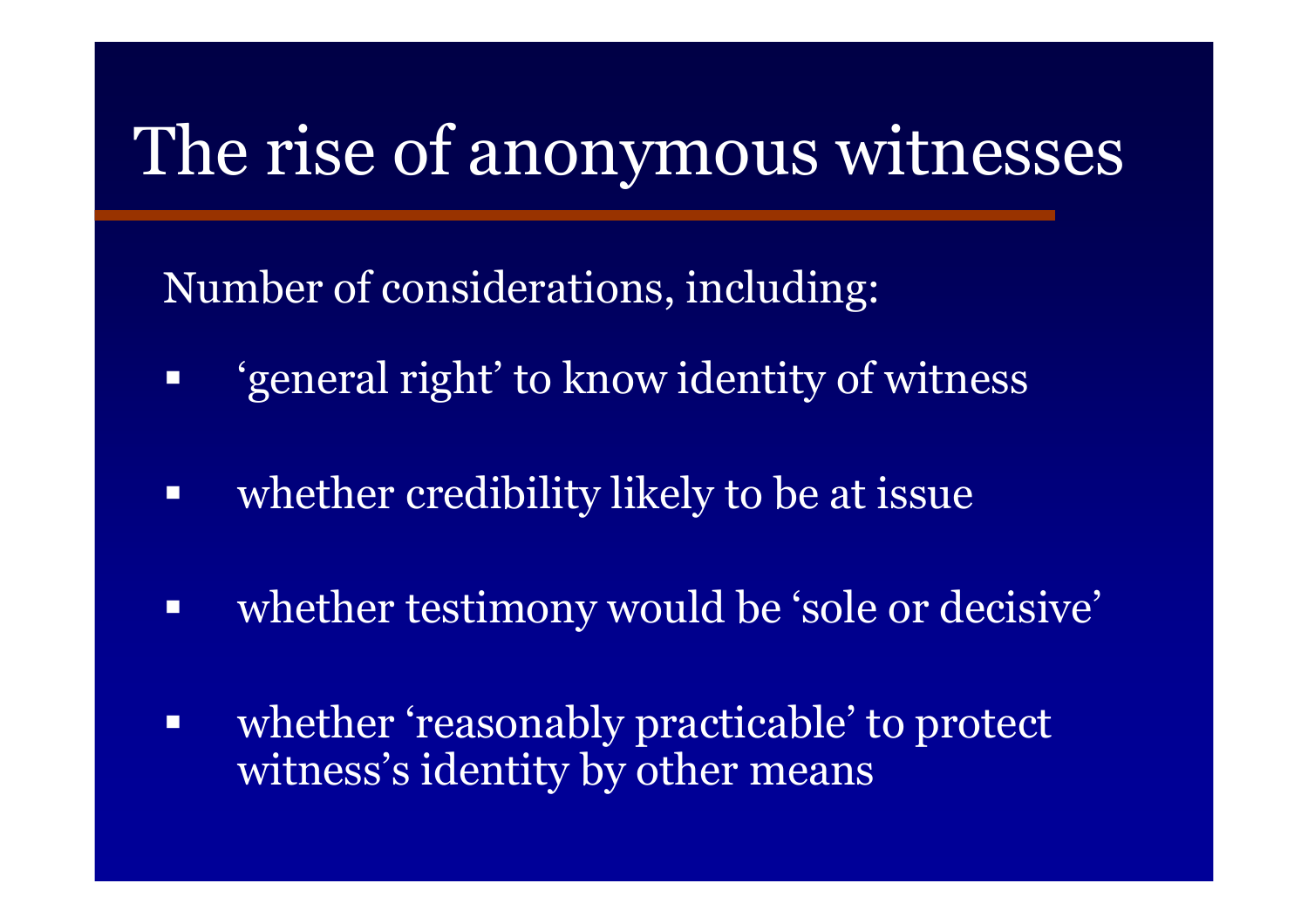*R v Mayers, Glasgow and others* [2008] EWCA Civ 2989:

- nothing in Act diminishes 'the overriding responsibility of the trial judge' to ensure proceedings are fair
- $\Box$  must be necessary to make order because otherwise witness will not testify
- 'sole or decisive' may have cumulative effect
- generally not necessary to disclose identity of undercover officer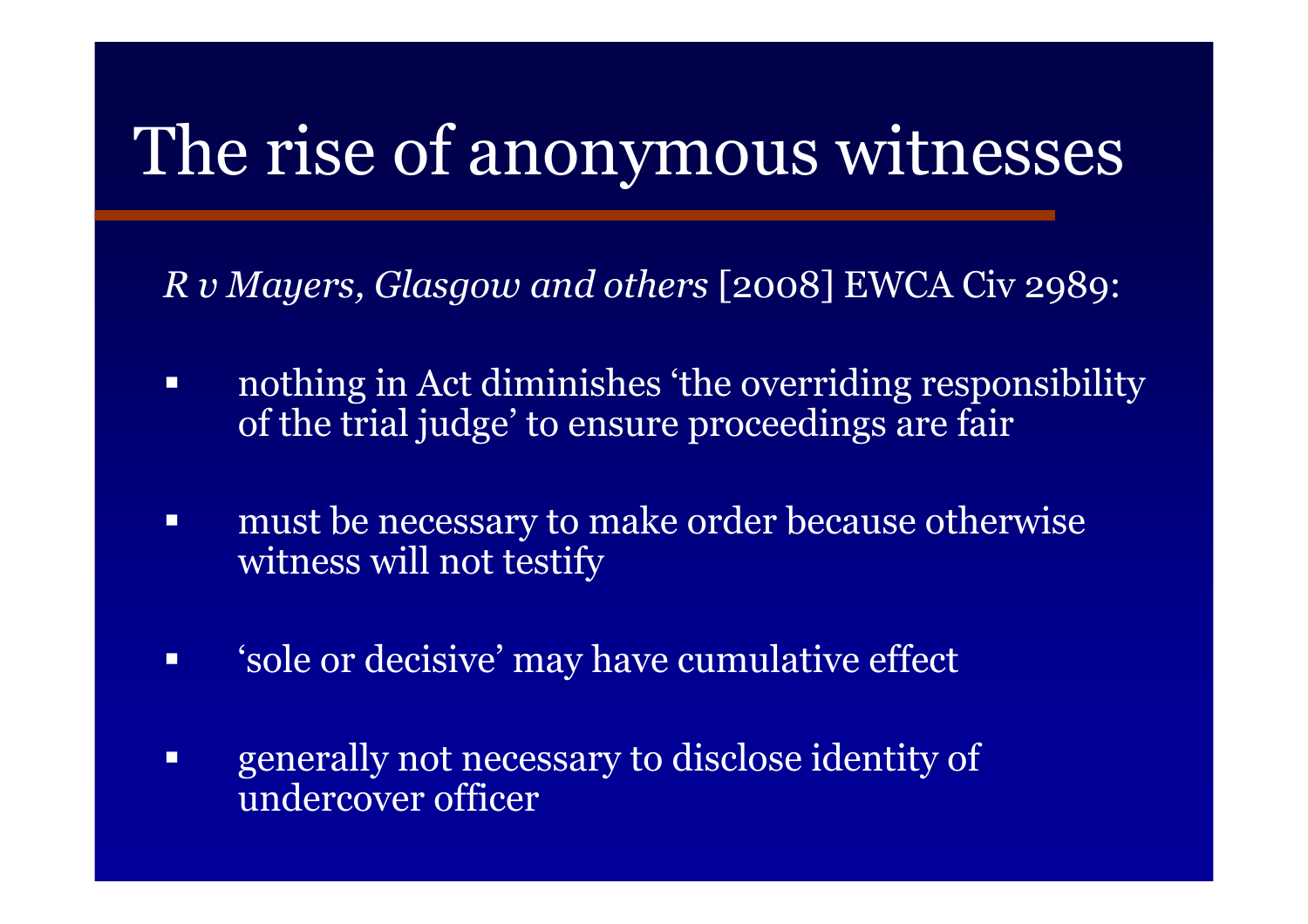'the witnesses would be cut off from all their roots, and have to start completely new lives: so would their spouses or partners and their children. The interference with the life of any such witness would be tumultuous, and would effectively penalise him for doing his duty as a citizen'.

*Mayers and Glasgow*, para 9.